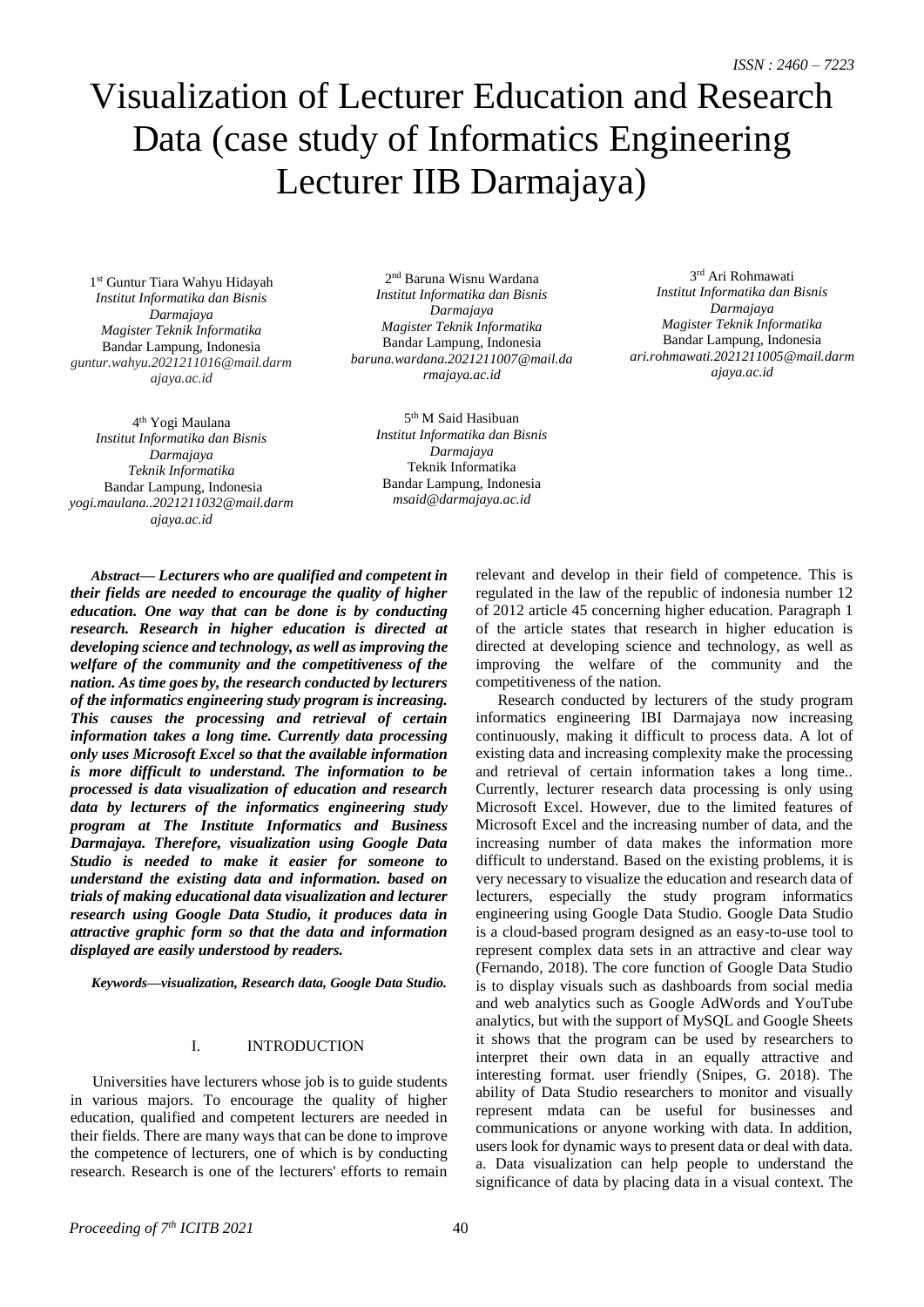results of data visualization are expected to make it easier for someone to understand the existing data and information.

In a previous research entitled Designing and Making Data Visualization of Internal Research Funds and LPPM Dikti Grants, Multimedia Nusantara University, it was found that with data visualization, the existing information can be understood in a shorter and easier time because the information is packaged in various colored diagrams. and attractive shapes. Easy-to-see information makes the decision-making process easier (Loka and Natalia, 2019).

## I. METHOD

#### *A. lecturer*

Government Regulation of the Republic of Indonesia number 37 article 1 concerning lecturers states that: lecturers are professional educators and scientists with the main task of transforming, developing and disseminating science, technology and art through education, research, and community service.

Lecturer performance is something produced by lecturers in achieving responsible and quality performance (Suryaman and Hamdan, 2016)

#### *B. Research*

Research is an effort to develop knowledge, develop and test theories. In relation to knowledge development efforts, there are five steps for developing knowledge through research, namely: (1) identifying research problems, (2) conducting empirical studies, (3) replicating or repeating, (4) integrating (synthesising) and reviewing, and ( 5) using and evaluating (Dan and Abu Achmadi, 2016).

#### *C. Visualization*

Data visualization is the same as communicating, the success or failure of communication is determined by how the speaker conveys the information given to the communication partner. Good visualization is certainly focused, provides clear answers, and is not too detailed. To achieve good visualization, a data visualization process is carried out (Ahmad Syaripul and Mukharil Bachtiar, 2016).

#### *D. Cloud Computing*

Cloud Computing is a promising new computing paradigm and is a future technology that provides many computing services that have never been experienced before. A Cloud Computing model infrastructure setup is usually known as a Cloud. Here are some of the categories of services available from a Cloud.

SaaS is a service for using a provided application – the service provider manages the platform and infrastructure that runs the application.

PaaS is a service for using the provided platform – developers focus on the applications they build without thinking about maintaining the platform.

IaaS is a service to use the infrastructure that has been provided (May Lenawati and Hani Atun Mumtahana, 2018)

## *E. Google Cloud Storage*

Google Cloud Storage is a service product from Google that allows you to easily store, access, and protect data. With

Google Cloud Storage, users can store and manage access to any amount of data, whether for individuals or groups.

Google Cloud Storage allows users to store, retrieve, share, and analyze data without worrying about maintenance, upgrading or downgrading, or upgrading hardware and firmware.

Google Cloud Storage is a service product that is devoted to developers as a medium for storing very large data. This service allows you to create a file sharing service, video sharing or photo sharing very easily without thinking about how to build a server infrastructure.

## F. *Research Stages*

The research stages describe the flow of the research from the beginning to the end of the research. This research was carried out in several stages which can be seen in Figure 1.



Fig. 1. Stages of Data Visualization Research

*F. Research Data*

TABLE I. The data sources used in this study were obtained<br>from data published on the SINTA website from data published on the SINTA website (https://sinta.ristekbrin.go.id) for the last five years. The data can be seen in table 1.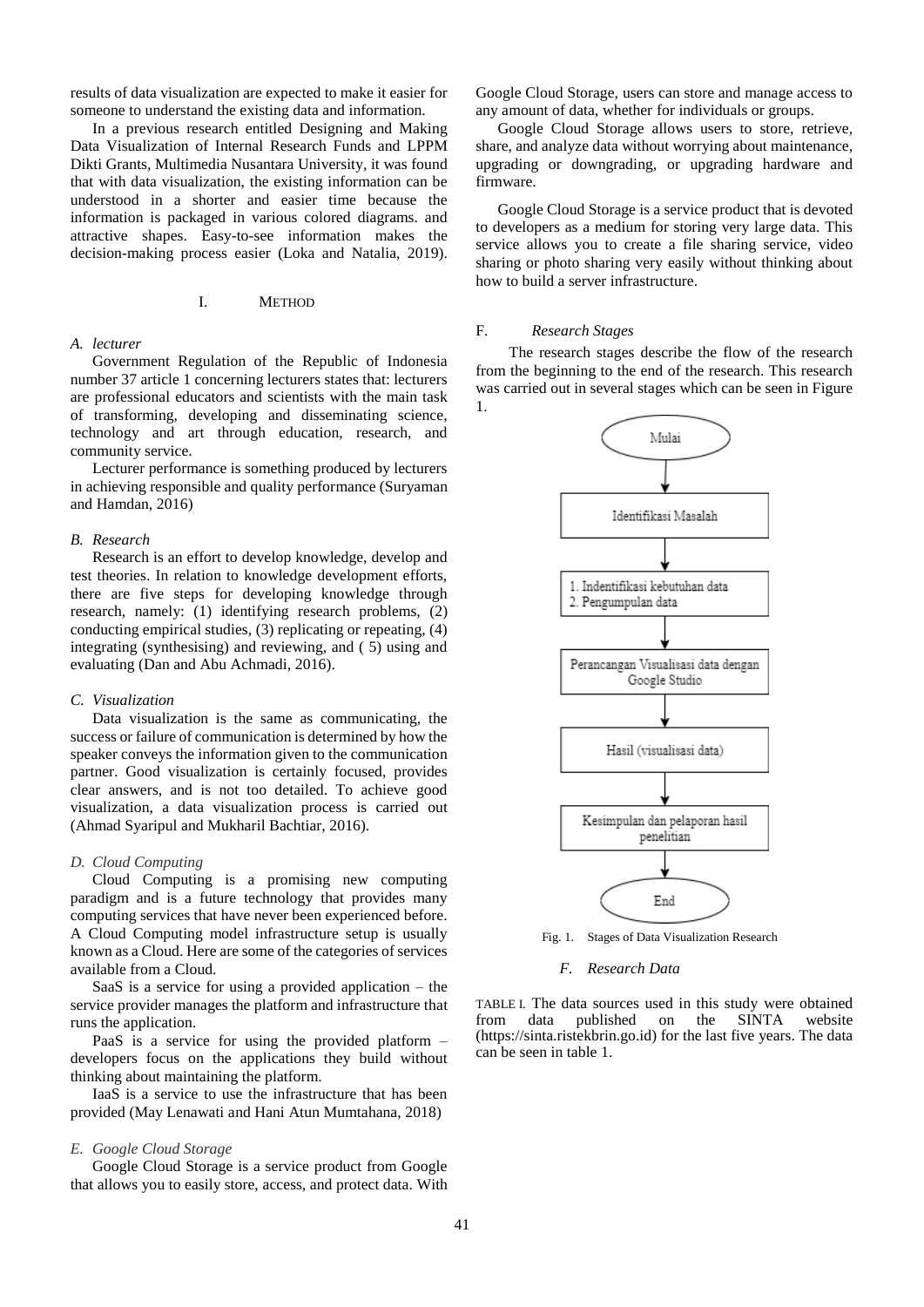| Data Dosen S1 Teknik Infomatika IBI Darmajaya |                              |                |                  |                           |  |
|-----------------------------------------------|------------------------------|----------------|------------------|---------------------------|--|
| N <sub>0</sub>                                | Nama Dosen                   | Pendididikan   | <b>Scoopus</b>   | Google<br><b>Schoolar</b> |  |
| 1                                             | Suhendro<br>Yusuf<br>Irianto | S3             | $\overline{4}$   | 49                        |  |
| 2                                             | Sri Lestari                  | S <sub>3</sub> | $\overline{4}$   | 119                       |  |
| 3                                             | Joko Triloka                 | S3             | 3                | 35                        |  |
| $\overline{4}$                                | Chairani                     | S <sub>3</sub> | 6                | 22                        |  |
| 5                                             | Isnandar Agus                | S <sub>2</sub> | $\mathbf{0}$     | 60                        |  |
| 6                                             | Amnah                        | S <sub>2</sub> | $\mathbf{0}$     | 3                         |  |
| 7                                             | Nisar                        | S <sub>2</sub> | $\mathbf{0}$     | 3                         |  |
| 8                                             | Riko Herwanto                | S <sub>2</sub> | $\mathbf{0}$     | 11                        |  |
| 10                                            | Septilia Arfida              | S <sub>2</sub> | $\mathbf{0}$     | 16                        |  |
| 11                                            | Yuni Arkhiansyah             | S2             | 0                | 3                         |  |
| 12                                            | Fitria                       | S <sub>2</sub> | 18               | 120                       |  |
| 13                                            | Hariyanto Wibowo             | S <sub>2</sub> | $\mathbf{0}$     | 12                        |  |
| 14                                            | Yulmaini                     | S <sub>2</sub> | 3                | 48                        |  |
| 15                                            | Sulyono                      | S <sub>2</sub> | 0                | 12                        |  |
| 16                                            | Rionaldi Ali                 | S <sub>2</sub> | $\overline{c}$   | 10                        |  |
| 17                                            | Rahmalia Syahputri           | S2             | $\mathbf{0}$     | 7                         |  |
| 18                                            | Tri Wahyuni                  | S <sub>2</sub> | $\mathbf{0}$     | $\mathbf{0}$              |  |
| 19                                            | Hary Sabita                  | S <sub>2</sub> | $\mathbf{0}$     | $\Omega$                  |  |
| 20                                            | Yuni Puspita Sari            | S <sub>2</sub> | $\mathbf{0}$     | 16                        |  |
| 21                                            | Rio Kurniawan                | S <sub>2</sub> | 1                | 41                        |  |
| 22                                            | Ketut Artaye                 | S2             | 0                | 5                         |  |
| 23                                            | Triowali Rosandy             | S <sub>2</sub> | $\boldsymbol{0}$ | 30                        |  |
| 24                                            | Suci Mutiara                 | S <sub>2</sub> | 0                | $\boldsymbol{0}$          |  |
| 25                                            | Muhammad Fauzan<br>Azima     | S <sub>2</sub> | $\boldsymbol{2}$ | 27                        |  |
| 26                                            | Siti Nur Laila               | S <sub>2</sub> | $\mathbf{1}$     | $\overline{4}$            |  |

### *G. Data Analysis Method*

The data analysis method in this research is to design visualization using Google Data Studio. The stages of data analysis using Google Data Studio are as follows:

- Sign up for a Google Data Studio account
- Sign in using a previously used E-mail
- Prepare data to be visualized
- Change data format in Google Sheet form
- Visualize the data that will be displayed using several features available in Google Data Studio.

#### *A. Results*

Based on the design that has been done, the making of data visualization of lecturers' education and research using Google Data Studio produces data in the form of attractive graphics so that the data and information displayed are easily understood by readers.

## *B. Making Data Visualization*

● Data on the number of lecturers, and Lecturer Education for Undergraduate Informatics Engineering IBI Darmajaya Study Program using the chart score card feature

| <b>JUMLAH DOSEN</b> | <b>LULUSAN S1</b> | <b>LULUSAN S2</b> | <b>LULUSAN S3</b> |
|---------------------|-------------------|-------------------|-------------------|
|                     |                   |                   |                   |

Fig. 2. Data on the number of lectturers

Using the table feature in displaying data on lecturers' names and lecturers' education, for Data Visualization Research Stages to find out lecturer information.

|       | <b>Pilih Nama Dosen</b> | ٠                               |                                   |                          |
|-------|-------------------------|---------------------------------|-----------------------------------|--------------------------|
|       | Nama Dosen              | Pendidikan S1 v                 | Pendidikan S2                     | Pendidikan S3            |
| 1.    | RIO KURNIAWAN           | Universitas Telkom              | Universitas Gadjah Mada           | $\overline{a}$           |
| 2.    | ISNANDAR AGUS           | Universitas Sriwijaya           | Universitas Indonesia             | $\overline{\phantom{m}}$ |
| 3.    | <b>HARY SABITA</b>      | Universitas Lampung             | Institut Informatika Dan Bisnis   |                          |
| 4.    | RIKO HFRWANTO           | Universitas Gunadarma           | Institut Informatika Dan Bisnis   |                          |
| 5.    | FITRIA                  | Universitas Ahmad Dahlan        | Universitas Gadjah Mada           | $\overline{\phantom{m}}$ |
| 6.    | <b>NISAR</b>            | Sekolah Tinggi Sains Dan Tek    | Institut Teknologi Bandung        | ×,                       |
| 7.    | YUNI ARKHIANSYAH        | STMIK Akakom                    | Universitas Gadjah Mada           | ٠                        |
| 8.    | JOKO TRILOKA            | STMIK Akakom                    | Institut Teknologi Bandung        | Universiti Brunei        |
| 9.    | SUHENDRO YUSUF          | Institut Pertanian Bogor        | Universitas Indonesia             | University Of Bra        |
| 1     | <b>SULYONO</b>          | Institut Informatika Dan Bisnis | Institut Informatika Dan Bisnis   |                          |
| 11.   | RIONALDI ALI            | Institut Informatika Dan Bisnis | Institut Informatika Dan Bisnis   | $\overline{\phantom{a}}$ |
| $1 -$ | YUI MAINI               | Institut Informatika Dan Bisnis | Universitas Gadjah Mada           |                          |
| 13.   | MUHAMMAD FAUZ           | Institut Informatika Dan Bisnis | Institut Informatika Dan Bisnis   |                          |
| 14.   | HARIYANTO WIBO          | Institut Informatika Dan Bisnis | Institut Informatika Dan Bisnis - |                          |

 $1 - 25 / 25 \quad \langle \quad \rangle$ 

#### Fig. 3. Lecturer Education Data

Using the google maps chart feature in displaying the location of lecturers' education in pursuing undergraduate, postgraduate, and doctoral education.

a.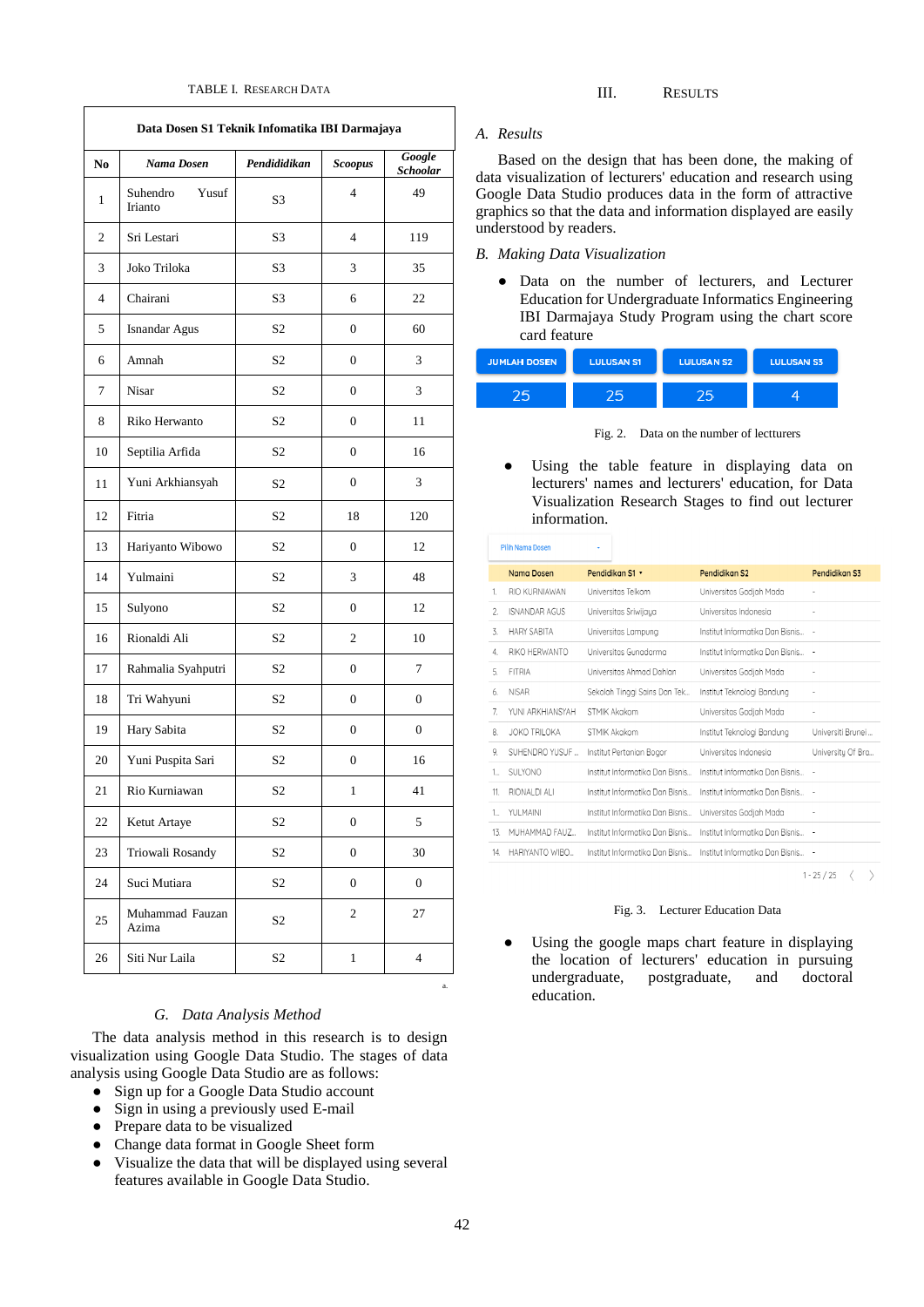

Fig. 4. Location Map of Lecturer S1 Education



Fig. 5. Location Map of Lecturer S2 Education



S3 | University Of Bradford | Universiti Brunei Darussalam | Universitas Gadjah Mada |

Fig. 6. Location Map of Lecturer S3 Education

Displays data on lecturers in Informatics Engineering, the number of lecturer data, the number of Scopus data, the number of WOS data, and the amount of schoolar data using the chart score card feature.

| <b>DASHBOARD DATA DOSEN S1 TEKNIK INFORMATIKA</b> |   |                              |                           |  |                        |                                                     |
|---------------------------------------------------|---|------------------------------|---------------------------|--|------------------------|-----------------------------------------------------|
| Pilih Nama Dosen                                  | ¥ | <b>JUMLAH DOSEN</b>          | <b>JUMLAH DATA SCOPUS</b> |  | <b>JUMLAH DATA WOS</b> | <b>JUMLAH DATA SCHOOLAR</b>                         |
|                                                   |   | 25                           | 44                        |  | O                      | 653                                                 |
|                                                   |   | <b>Engineering Lecturers</b> |                           |  |                        | Fig. 7. Research Data for Undergraduate Informatics |

Displays data on lecturers' names and Scopus data as a whole using the chart line feature



Fig. 8. Diagram of Total Data Scopus Lecturer of Informatics Engineering

● Displaying data on lecturers' names and Scopus data as a whole starting from 2017 to 2021 using the chart line feature.



Fig. 9. Annual Scoopus Data Diagram for Informatics Engineering Lecturer